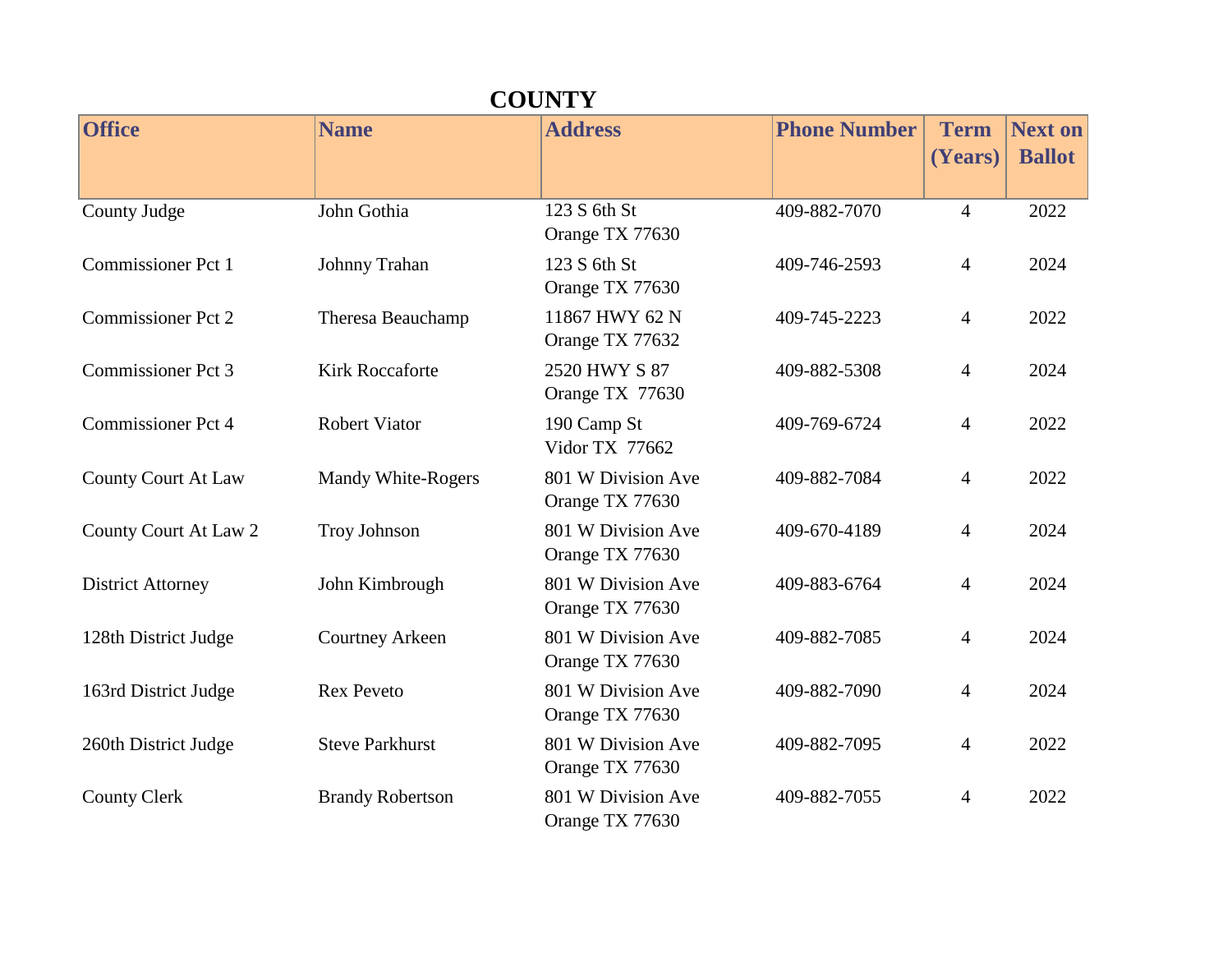| <b>District Clerk</b>         | Vickie Edgerly        | 801 W Division Ave<br>Orange TX 77630  | 409-882-7825 | $\overline{4}$ | 2022 |
|-------------------------------|-----------------------|----------------------------------------|--------------|----------------|------|
| <b>Tax Assessor Collector</b> | Karen Fisher          | 123 S 6th St<br>Orange TX 77630        | 409-882-7971 | $\overline{4}$ | 2024 |
| Sheriff                       | Lane Mooney           | 205 Border Street<br>Orange TX 77630   | 409-883-2612 | $\overline{4}$ | 2024 |
| Treasurer                     | <b>Christy Khoury</b> | 123 S 6th St<br>Orange TX 77630        | 409-882-7991 | $\overline{4}$ | 2022 |
| Justice of the Peace 1        | Hershel Stagner Jr    | 801 W Division Ave<br>Orange TX 77630  | 409-882-7800 | $\overline{4}$ | 2022 |
| Justice of the Peace 2        | <b>Chad Jenkins</b>   | 3500 Edgar Brown Dr<br>Orange TX 77630 | 409-882-7805 | $\overline{4}$ | 2022 |
| Justice of the Peace 3        | Joy Dubose-Simonton   | 2425 Hwy 87 S<br>Orange TX 77630       | 409-882-5310 | $\overline{4}$ | 2022 |
| Justice of the Peace 4        | <b>Rodney Price</b>   | 190 Camp St<br>Vidor TX 77662          | 409-769-2284 | $\overline{4}$ | 2022 |
| Constable 1                   | Lannie Claybar        | 801 W Division Ave<br>Orange TX 77630  | 409-882-7810 | $\overline{4}$ | 2024 |
| Constable 2                   | Jeremiah Gunter       | 3500 Edgar Brown Dr<br>Orange TX 77630 | 409-882-7811 | $\overline{4}$ | 2024 |
| Constable 3                   | <b>Brad Frye</b>      | 2520 S Hwy 87<br>Orange TX 77630       | 409-882-7812 | $\overline{4}$ | 2024 |
| Constable 4                   | Matt Ortego           | 190 Camp St<br>Vidor TX 77662          | 409-769-0513 | $\overline{4}$ | 2024 |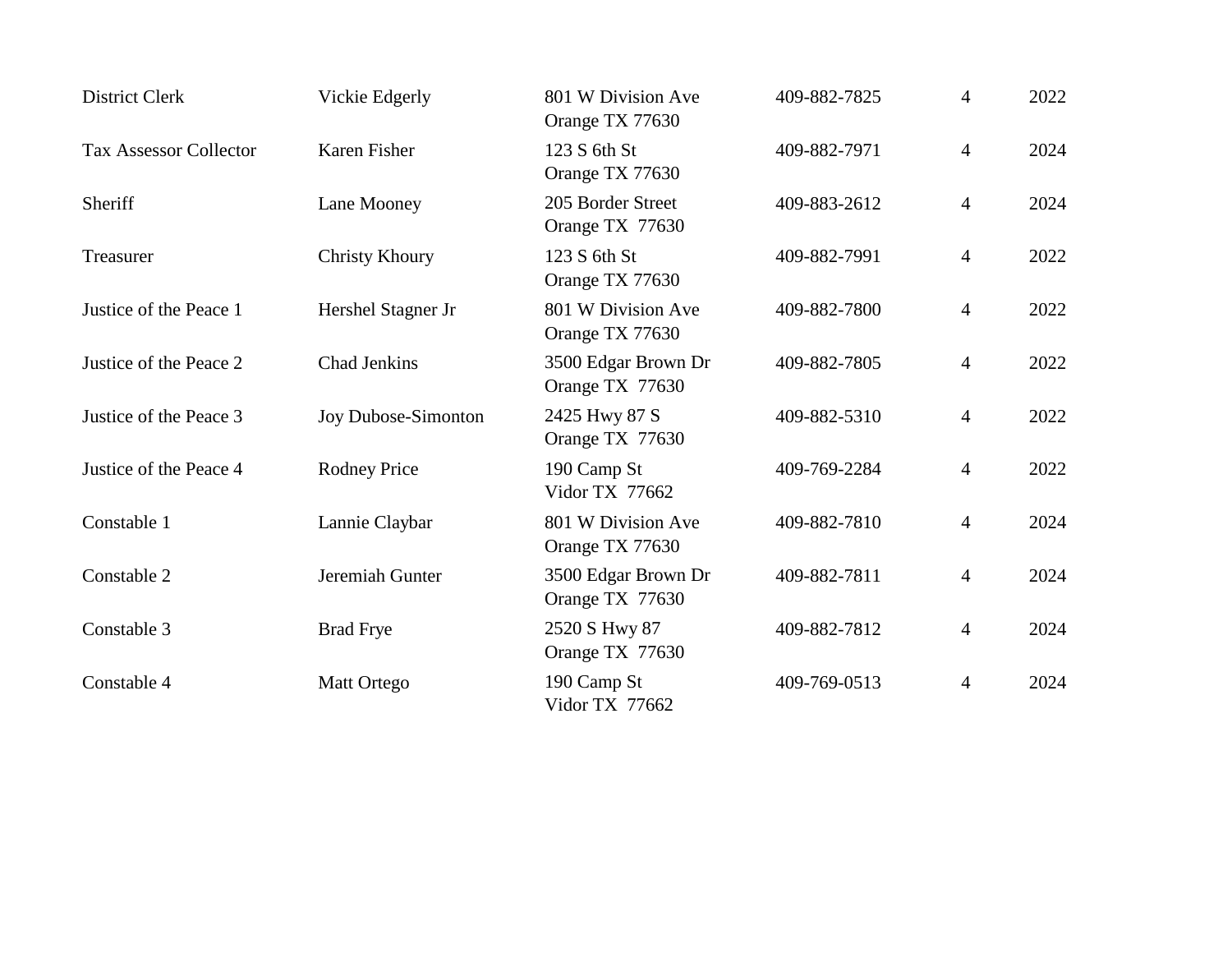| <b>STATE</b>                                  |                       |                                        |                                              |                        |                                 |  |
|-----------------------------------------------|-----------------------|----------------------------------------|----------------------------------------------|------------------------|---------------------------------|--|
| <b>Office</b>                                 | <b>Name</b>           | <b>Address</b>                         | <b>Phone Number</b>                          | <b>Term</b><br>(Years) | <b>Next on</b><br><b>Ballot</b> |  |
| Governor                                      | <b>Greg Abbott</b>    | PO Box 12428<br>Austin TX 78711        | 800-843-5789                                 | $\overline{4}$         | 2022                            |  |
| <b>Lieutenant Governor</b>                    | Dan Patrick           | PO Box 12068<br>Austin TX 78711        | 512-463-0001                                 | $\overline{4}$         | 2022                            |  |
| <b>Attorney General</b>                       | Ken Paxton            | PO Box 12548<br>Austin TX 78711        | 800-531-5441                                 | $\overline{4}$         | 2022                            |  |
| Comptroller of Public<br><b>Accounts</b>      | Glenn Hegar           | PO Box 13528<br>Austin TX 78711        | 512-463-4444                                 | $\overline{4}$         | 2022                            |  |
| <b>Commissioner of Agriculture</b>            | Sid Miller            | P O Box 12847<br>Austin TX 78711       | 512-463-7476                                 | $\overline{4}$         | 2022                            |  |
| <b>Commissioner of General</b><br>Land Office | George P Bush         | PO Box 12873<br>Austin TX 78711        | 800-998-4456                                 | $\overline{4}$         | 2022                            |  |
| Railroad Commissioner                         | Christi Craddick      | P O Box 12967<br>Austin TX 78711       | 512-463-7288                                 | 6                      | 2024                            |  |
| Railroad Commissioner                         | Wayne Christian       | P O Box 12967<br>Austin TX 78711       | 512-463-7288                                 | 6                      | 2022                            |  |
| <b>Railroad Commissioner</b>                  | James "Jim" Wright    | P O Box 12967<br>Austin TX 78711       | 512-463-7288                                 | 6                      | 2026                            |  |
| State Board of Education 7                    | <b>Matt Robinson</b>  | 313 FM 517 West<br>Dickinson TX 77539  | 281-635-1962                                 | $\overline{4}$         | 2022                            |  |
| State Rep 21                                  | Dade Phelan           | 10984 FM 1442 Ste B<br>Orange TX 77630 | 409-745-2777<br>512-463-0706                 | $\overline{2}$         | 2022                            |  |
| <b>State Senator 3</b>                        | <b>Robert Nichols</b> | Lufkin<br>Jacksonville<br>Capitol      | 936-699-4988<br>903-589-3003<br>800-959-8633 | $\overline{4}$         | 2022                            |  |